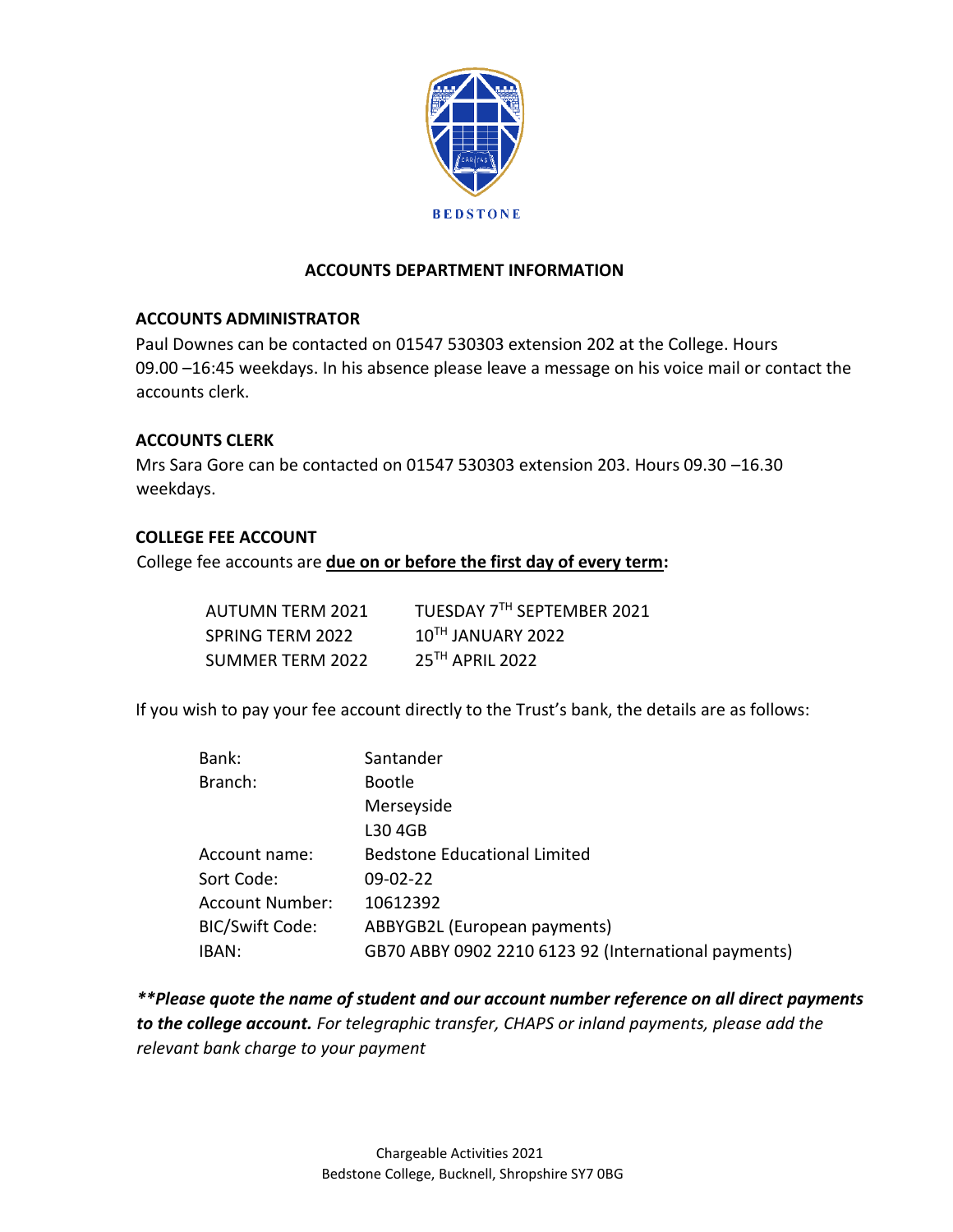## **ADDITIONAL SPENDING AND TRAVEL MONEY**

Additional spending money for whatever purpose, for example school outings, travel cash or for personal shopping, can be forwarded direct to our bank account. Please ensure you quote a reference for easy identification and e-mail the accounts depart to advise them of the transaction.

## **ADDITIONAL POCKET MONEY FOR BOARDING STUDENTS**

Please note, if you send additional cash with your son/daughter, they must deposit this with their houseparent for safekeeping. **Please do not send £50 notes** as some shops will not accept them over the counter. Unfortunately we have to make a charge for exchanging £50 notes into smaller denominations at the rate the bank charges us at the time.

## *ADDITIONAL CHARGES (from Autumn Term 2021):*

| <b>INSTRUMENTAL MUSIC TUITION</b>                                                          | £195 per term<br>Half a term's notice in writing must be given to the Head of Music |                                                                                                            |  |
|--------------------------------------------------------------------------------------------|-------------------------------------------------------------------------------------|------------------------------------------------------------------------------------------------------------|--|
|                                                                                            |                                                                                     |                                                                                                            |  |
|                                                                                            |                                                                                     | to withdraw your child from these lessons. Please complete                                                 |  |
|                                                                                            | separate form for these lessons.                                                    |                                                                                                            |  |
| <b>ENGLISH as an ADDITIONAL LANGUAGE</b>                                                   |                                                                                     | Variable, depending on course. (Please request our separate                                                |  |
|                                                                                            | quide)                                                                              |                                                                                                            |  |
| dependent on the course taken. Some EAL lessons are included within the All-Inclusive fee. |                                                                                     | Charges for EAL are only for those students who require additional support which will be charged at a rate |  |
| <b>LEARNING SUPPORT</b>                                                                    | £35 per lesson                                                                      | 1 staff to 1 student                                                                                       |  |
|                                                                                            | £17.50 per lesson                                                                   | 1 staff to 2 or more students                                                                              |  |
|                                                                                            |                                                                                     | Half a term's notice in writing must be given to the Head of                                               |  |
|                                                                                            |                                                                                     |                                                                                                            |  |

| Learning Support to withdraw your child from these lessons |  |
|------------------------------------------------------------|--|
|                                                            |  |

**HYMNALS E7** issued on arrival, and for replacements

**DESIGN & TECHNOLOGY** The cost of materials used for items made by students are charged at cost if taken home.

**OVERNIGHT STAY FOR DAY STUDENTS** E40 per night

**FLEXI-BOARDERS** £25 per night

**SUPPER FOR DAY STUDENTS** £6

**SIXTH FORM CLUB MEMBERSHIP**  $f(15)$  per annum for use of facilities

**HORSE RIDING** (Senior School only) £18 per ½ hour lesson (guide price)

**MOUNTAIN BIKING** £2.50 per lesson

**COOKERY CLUB ACTIVITY** A small charge to cover the cost of ingredients is made per term

**FALCONRY COURSE E50** for 5 sessions